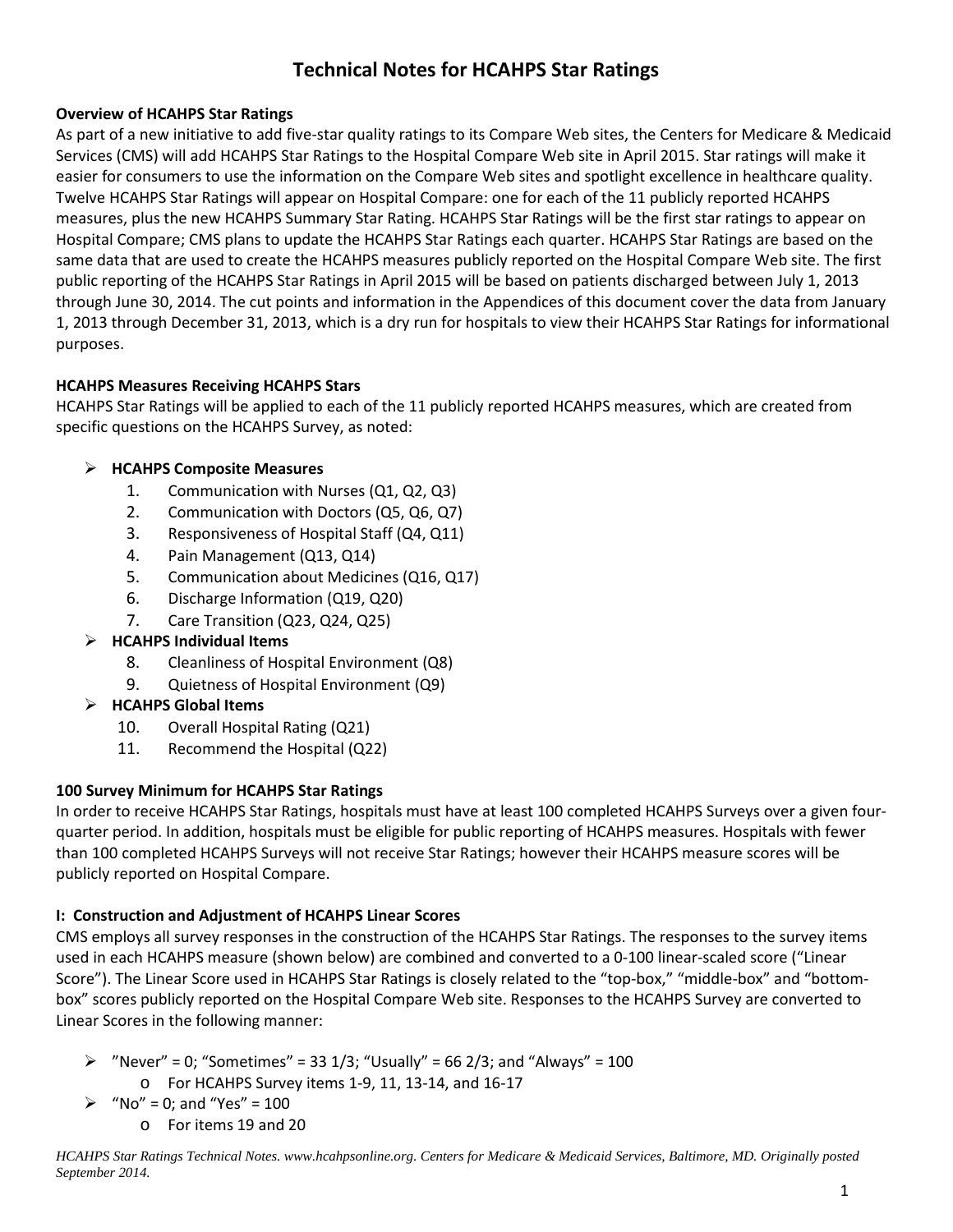- $\triangleright$  Overall Rating "0" = 0; Overall Rating "1" = 10; Overall Rating "2" = 20; ...; Overall Rating "10" = 100 o For item 21
- $\triangleright$  "Definitely No" = 0; "Probably No" = 33 1/3; "Probably Yes" = 66 2/3; and "Definitely Yes" = 100 o For item 22
- $\triangleright$  "Strongly Disagree" = 0; "Disagree" = 33 1/3; "Agree" = 66 2/3; and "Strongly Agree" = 100 o For items 23, 24, and 25

The 0-100 linear-scaled HCAHPS scores are then adjusted for the effects of patient mix, survey mode, and quarterly weighting through a series of steps, as follows.

First, CMS applies the patient-mix adjustment (PMA) to quarterly HCAHPS scores to account for the tendency of certain patient sub-groups to respond more positively or negatively to the HCAHPS Survey. PMA allows for fair comparisons across hospitals by adjusting hospital scores as if all hospitals had an identical mix of patient characteristics. The patientmix adjustment table can be found in Appendix A, Table 1, while Appendix A, Table 2 contains the national means for patient-mix variables. Additional information about the application of the HCAHPS patient-mix adjustments, including the definition of the PMA factors, can be found in the documents on the HCAHPS On-Line Web site, [www.hcahpsonline.org,](http://www.hcahpsonline.org/) under the "Mode & Patient-Mix Adj" navigation button.

Second, HCAHPS Linear Scores are adjusted for the effect of mode of survey administration (mail, telephone, mixed mode or Interactive Voice Response). CMS derived the survey mode adjustments from a large-scale, randomized mode experiment. The mode adjustments for the HCAHPS Linear Scores are included in Appendix B. For detailed information about the mode experiment and survey mode adjustment, please see [www.hcahpsonline.org.](http://www.hcahpsonline.org/)

Next, the four-quarter averages of HCAHPS linear scores are weighted proportionately to the number of eligible patients seen by the hospital in each quarter of the reporting period. Specifically, each quarter's score has a quarterly weight equal to that quarter's eligible discharge size divided by the total eligible discharge size for the four quarters that make up the reporting period.

Finally, four-quarter averages of HCAHPS linear scores are rounded to integer values using standard rounding rules, as follows:

Let X represent the unrounded four-quarter average for an HCAHPS linear score. If X is less than [X.5], then round down to nearest whole integer. If X is equal to or greater than [X.5], then round up to nearest whole integer.

#### **II: Conversion of Linear Scores into HCAHPS Star Ratings for the 11 HCAHPS Measures**

Next, CMS assigns 1, 2, 3, 4, or 5 whole stars (only whole stars are assigned; partial stars are not used) for each HCAHPS measure by applying statistical methods that utilize relative distribution and clustering.

The Star Rating for each of the 11 HCAHPS measures is determined by applying a clustering algorithm to the individual measure scores. Conceptually, the clustering algorithm identifies the 'gaps' in the data and creates five categories (one for each star rating) such that scores of hospitals in the same score category (star rating) are as similar as possible, and scores of hospitals in different categories are as different as possible. This clustering algorithm is the same one employed by CMS to determine Medicare Part C and Part D Star Ratings.

The variance in measure scores is separated into within-cluster and between-cluster sum of squares components. The algorithm develops clusters that minimize the variance of measure scores within the clusters. More specifically, the clustering algorithm minimizes the within-cluster sum of squares for each of the Star Ratings levels. The cut points (boundaries) for star assignments are derived from the range of individual measure Star Ratings per cluster. The star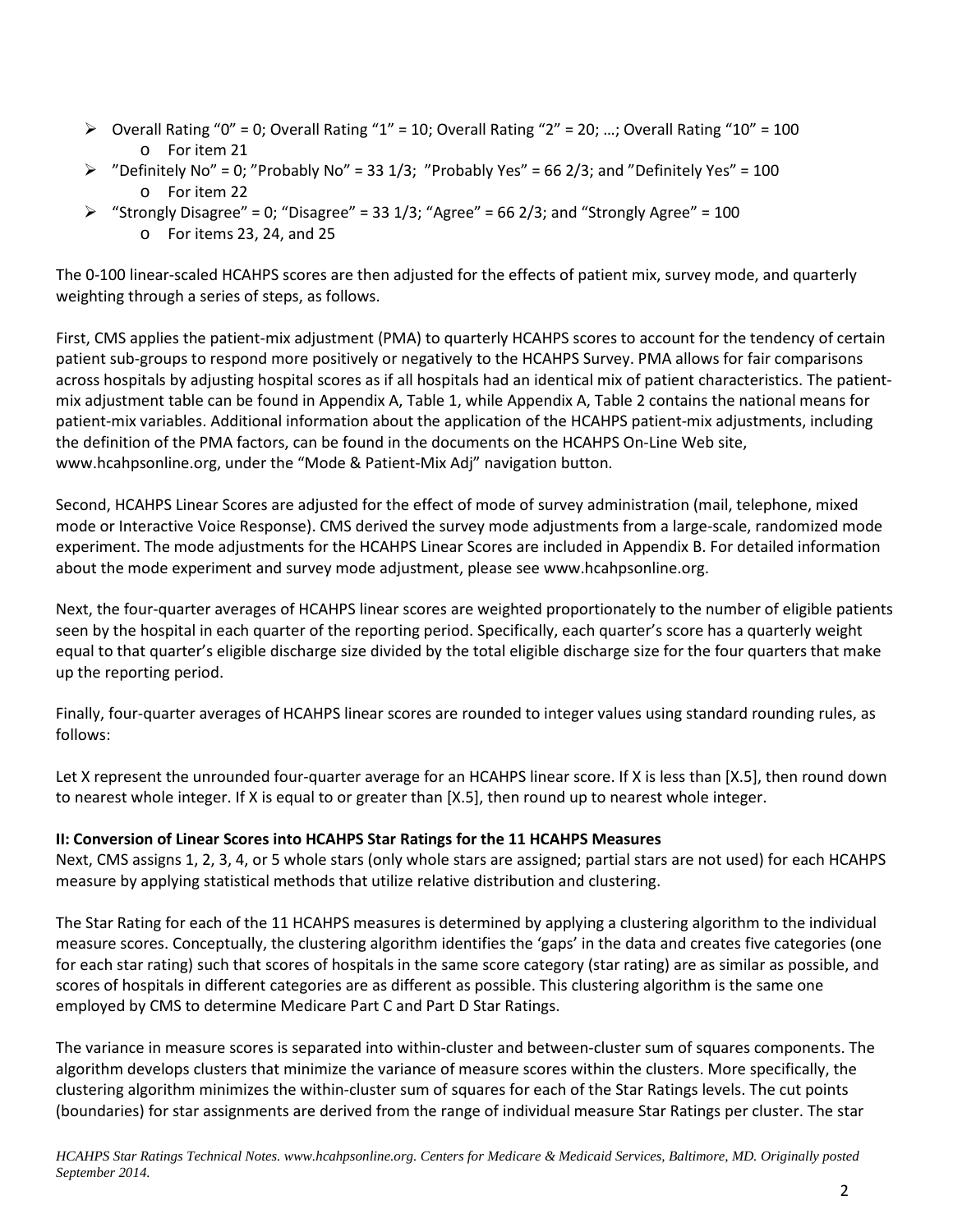levels associated with each cluster are determined by ordering the means of each cluster. The cut points for HCAHPS Star Ratings are shown in Appendix C. Additional information about the clustering method can be found in Appendix D.

#### **III: HCAHPS Summary Star Rating**

In addition to Star Ratings for the 11 HCAHPS measures, CMS is introducing a new metric, the HCAHPS Summary Star Rating, which is the average of all of the Star Ratings of the HCAHPS measures. The HCAHPS Summary Star Rating is constructed from the following components:

- $\triangleright$  The 7 Star Ratings from each of the 7 HCAHPS composite measures
	- o Communication with Nurses, Communication with Doctors, Responsiveness of Hospital Staff, Pain Management, Communication about Medicines, Discharge Information, and Care Transition.
- $\triangleright$  A single Star Rating for the HCAHPS Individual Items
	- o The average of the Star Ratings assigned to Cleanliness of Hospital Environment and Quietness of Hospital Environment.
- $\triangleright$  A single Star Rating for the HCAHPS Global Items
	- o The average of the Star Ratings assigned to Overall Hospital Rating and Recommend the Hospital.

The 9 Star Ratings (7 composite measure Star Ratings + Star Rating for Individual Items + Star Rating for Global Items) are combined as a simple average to form the HCAHPS Summary Star Rating. In the final step, normal rounding rules are applied to the 9-measure average to arrive at the HCAHPS Summary Star Rating (1, 2, 3, 4, or 5 stars).

## **An example of the calculation of the HCAHPS Summary Star Rating**

The following is an example of how to calculate the HCAHPS Summary Star Rating. Suppose a hospital has Star Ratings for each of the 11 HCAHPS measures as shown in following table.

|                                            | 11<br><b>HCAHPS</b><br><b>Measure</b><br><b>Star</b><br><b>Ratings</b> | 9 Star<br><b>Ratings</b><br><b>Used in</b><br><b>HCAHPS</b><br><b>Summary</b><br><b>Star Rating</b> | 9-Measure<br><b>HCAHPS Summary Star</b><br><b>Rating Average</b><br>(unrounded) | <b>HCAHPS</b><br><b>Summary</b><br><b>Star Rating</b><br>(rounded) |
|--------------------------------------------|------------------------------------------------------------------------|-----------------------------------------------------------------------------------------------------|---------------------------------------------------------------------------------|--------------------------------------------------------------------|
| <b>HCAHPS Composite Measures</b>           |                                                                        |                                                                                                     |                                                                                 |                                                                    |
| <b>Communication with Nurses</b>           | 4                                                                      | 4                                                                                                   |                                                                                 |                                                                    |
| <b>Communication with Doctors</b>          | 3                                                                      | 3                                                                                                   |                                                                                 |                                                                    |
| Responsiveness of Hospital Staff           | 4                                                                      | 4                                                                                                   |                                                                                 |                                                                    |
| Pain Management                            | 5                                                                      | 5                                                                                                   |                                                                                 |                                                                    |
| <b>Communication about Medicines</b>       | 4                                                                      | 4                                                                                                   |                                                                                 |                                                                    |
| Discharge Information                      | 4                                                                      | 4                                                                                                   | $(4+3+4+5+4+4+3+5+3.5)/9$                                                       | 4                                                                  |
| <b>Care Transition</b>                     | 3                                                                      | 3                                                                                                   | $= 3.944$                                                                       |                                                                    |
| <b>HCAHPS Individual Items</b>             |                                                                        |                                                                                                     |                                                                                 |                                                                    |
| <b>Cleanliness of Hospital Environment</b> | 5                                                                      | $(5+5)/2$                                                                                           |                                                                                 |                                                                    |
| Quietness of Hospital Environment          | 5                                                                      | $= 5$                                                                                               |                                                                                 |                                                                    |
| <b>HCAHPS Global Items</b>                 |                                                                        |                                                                                                     |                                                                                 |                                                                    |
| <b>Overall Hospital Rating</b>             | 4                                                                      | $(4+3)/2$                                                                                           |                                                                                 |                                                                    |
| Recommend the Hospital                     | 3                                                                      | $= 3.5$                                                                                             |                                                                                 |                                                                    |

**Step 1:** Calculate a Star Rating for HCAHPS Individual Items by averaging the Star Ratings for Cleanliness of Hospital Environment and Quietness of Hospital Environment.

In this example, the Star Rating for HCAHPS Individual Items = (5+5)/2 = 5.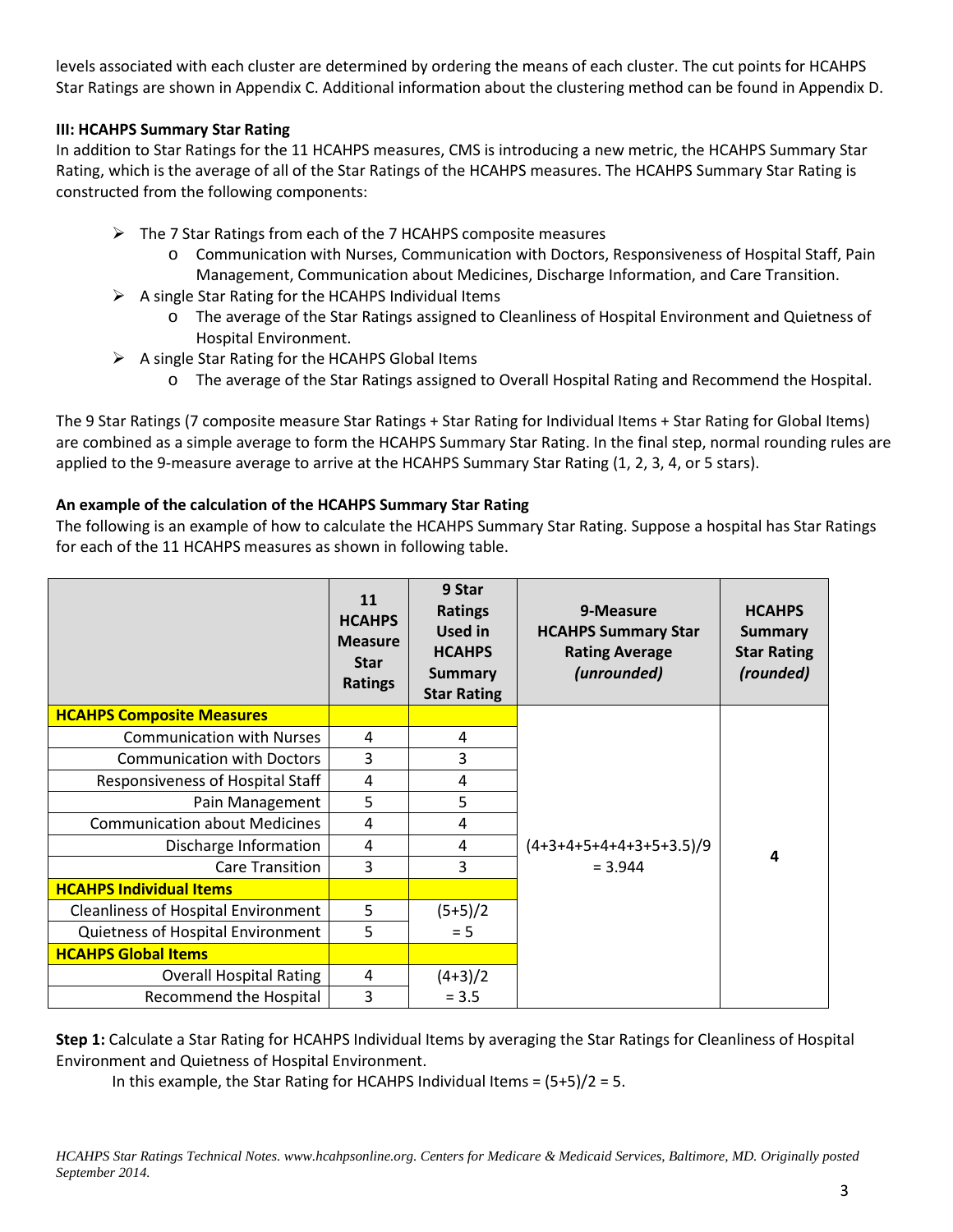**Step 2:** Calculate a Star Rating for HCAHPS Global Items by averaging the Star Ratings for Overall Hospital Rating and Recommend the Hospital.

In this example, the Star Rating for HCAHPS Global Items = (4+3)/2 = 3.5. *Note: Do not round this average.*

**Step 3:** Calculate the HCAHPS Summary Star Rating as the average of the 7 composite measure Star Ratings, the Star Rating for HCAHPS Individual Items, and the Star Rating for HCAHPS Global Items.

In this example, the HCAHPS Summary Star Rating =  $(4+3+4+5+4+4+3+5+3.5)/9 = 3.944$ .

**Step 4:** Lastly, round the 9-Measure HCAHPS Summary Star Rating Average using the rounding table below. In this example, the hospital's HCAHPS Summary Star Rating rounds to 4 stars.

CMS uses standard rounding rules for the assignment of HCAHPS Summary Stars, as follows:

| 9-Measure HCAHPS Summary Star Rating Average | <b>HCAHPS Summary Star Rating Assignment</b> |
|----------------------------------------------|----------------------------------------------|
| $≥1.00$ and <1.50                            | 1 Star                                       |
| ≥1.50 and $<$ 2.50                           | 2 Stars                                      |
| ≥2.50 and $<3.50$                            | 3 Stars                                      |
| ≥3.50 and $<4.50$                            | 4 Stars                                      |
| ≥4.50 and $≤5.00$                            | 5 Stars                                      |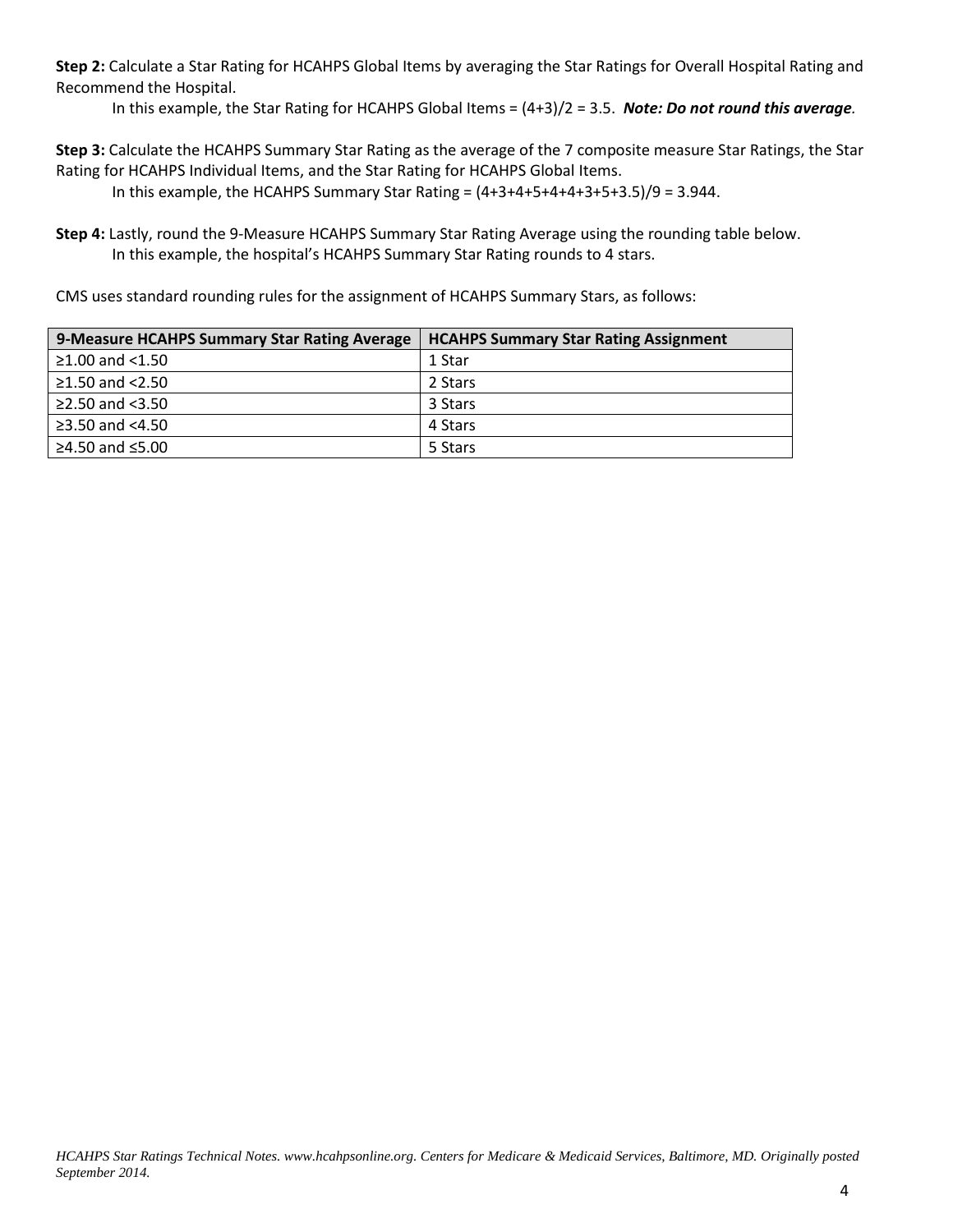**Appendix A, Table 1: HCAHPS Patient-Mix Adjustments of Linear Scores for Patients Discharged Between Quarter 1, 2013 and Quarter 4, 2013 (January 1, 2013 to December 31, 2013***) -- For use in the Dry Run of HCAHPS Star Ratings included in the December 2014 Hospital Compare Preview Reports.*

| <b>Patient-Mix</b><br><b>Adjustment (PMA)</b>                                             | Comm. with Nurses | Comm. with Doctors | Responsiveness of Hosp. Staff | Pain Management | Comm. About Medicines | Cleanliness of Hosp. Env. | Quietness of Hosp. Env. | Discharge Information | Care Transition | <b>Overall Hospital Rating</b> | Recommend the Hospital |
|-------------------------------------------------------------------------------------------|-------------------|--------------------|-------------------------------|-----------------|-----------------------|---------------------------|-------------------------|-----------------------|-----------------|--------------------------------|------------------------|
| Education (per level;<br>1=8th grade or less and<br>6=More than 4-year<br>college degree) | 0.0181            | 0.0206             | 0.0270                        | 0.0278          | 0.0563                | 0.0173                    | 0.0516                  | 0.0066                | 0.1204          | 0.0197                         | 0.0038                 |
| Self-Rated Health (per<br>level; 1=Excellent and<br>5=Poor)                               | 0.0645            | 0.0670             | 0.0852                        | 0.0896          | 0.0942                | 0.0591                    | 0.0604                  | 0.0105                | 0.2317          | 0.0728                         | 0.0763                 |
| Response Percentile<br>(per 1% of response<br>percentile)                                 | 0.0022            | 0.0021             | 0.0028                        | 0.0019          | 0.0031                | 0.0008                    | 0.0002                  | 0.0002                | 0.0055          | 0.0019                         | 0.0020                 |
| <b>LANGUAGE SPOKEN AT</b><br><b>HOME (1Q13 to 4Q13)</b>                                   |                   |                    |                               |                 |                       |                           |                         |                       |                 |                                |                        |
| Non-English                                                                               | 0.0030            | $-0.0126$          | 0.0125                        | $-0.0236$       | $-0.0502$             | 0.0132                    | $-0.0612$               | $-0.0093$             | $-0.2045$       | $-0.0618$                      | 0.0081                 |
| English (REFERENCE)                                                                       | 0.0000            | 0.0000             | 0.0000                        | 0.0000          | 0.0000                | 0.0000                    | 0.0000                  | 0.0000                | 0.0000          | 0.0000                         | 0.0000                 |
| <b>LANGUAGE SPOKEN AT</b>                                                                 |                   |                    |                               |                 |                       |                           |                         |                       |                 |                                |                        |
| HOME (4Q13 only)                                                                          |                   |                    |                               |                 |                       |                           |                         |                       |                 |                                |                        |
| Spanish                                                                                   | $-0.0042$         | $-0.0093$          | $-0.0041$                     | $-0.0189$       | $-0.0212$             | 0.0009                    | $-0.0229$               | $-0.0027$             | $-0.1141$       | $-0.0318$                      | $-0.0008$              |
| Chinese                                                                                   | 0.0314            | 0.0284             | 0.0423                        | 0.0417          | 0.0228                | 0.0097                    | 0.0030                  | $-0.0038$             | 0.0379          | 0.0171                         | 0.0322                 |
| R/V/O                                                                                     | 0.0033            | 0.0018             | 0.0108                        | 0.0071          | $-0.0120$             | 0.0072                    | $-0.0251$               | 0.0003                | $-0.0024$       | $-0.0043$                      | 0.0158                 |
| English (REFERENCE)                                                                       | 0.0000            | 0.0000             | 0.0000                        | 0.0000          | 0.0000                | 0.0000                    | 0.0000                  | 0.0000                | 0.0000          | 0.0000                         | 0.0000                 |
| <b>AGE</b>                                                                                |                   |                    |                               |                 |                       |                           |                         |                       |                 |                                |                        |
| Age 18-24                                                                                 | 0.0700            | 0.0809             | 0.1424                        | 0.1390          | $-0.1422$             | 0.0737                    | $-0.0366$               | $-0.0312$             | 0.6856          | 0.2311                         | $-0.0490$              |
| Age 25-34                                                                                 | 0.0360            | 0.0515             | 0.0452                        | 0.0935          | $-0.1544$             | 0.0729                    | $-0.0445$               | $-0.0402$             | 0.5558          | 0.1657                         | $-0.0782$              |
| Age 35-44                                                                                 | 0.0122            | 0.0257             | 0.0145                        | 0.0632          | $-0.1726$             | 0.0743                    | $-0.0227$               | $-0.0453$             | 0.4307          | 0.1291                         | $-0.0781$              |
| Age 45-54                                                                                 | $-0.0206$         | $-0.0074$          | $-0.0203$                     | 0.0209          | $-0.1795$             | 0.0645                    | 0.0059                  | $-0.0491$             | 0.2417          | 0.0685                         | $-0.0947$              |
| Age 55-64                                                                                 | $-0.0448$         | $-0.0375$          | $-0.0547$                     | $-0.0224$       | $-0.1826$             | 0.0436                    | 0.0050                  | $-0.0539$             | 0.0811          | 0.0260                         | $-0.1087$              |
| Age 65-74                                                                                 | $-0.0539$         | $-0.0601$          | $-0.0622$                     | $-0.0523$       | $-0.1645$             | 0.0404                    | $-0.0103$               | $-0.0482$             | $-0.0223$       | $-0.0018$                      | $-0.1025$              |
| Age 75-84                                                                                 | $-0.0328$         | $-0.0367$          | $-0.0416$                     | $-0.0337$       | $-0.0935$             | 0.0264                    | 0.0032                  | $-0.0225$             | $-0.0475$       | $-0.0069$                      | $-0.0447$              |
| Age 85+ (REFERENCE)                                                                       | 0.0000            | 0.0000             | 0.0000                        | 0.0000          | 0.0000                | 0.0000                    | 0.0000                  | 0.0000                | 0.0000          | 0.0000                         | 0.0000                 |
| <b>SERVICE LINE</b><br>Maternity                                                          | $-0.1072$         | $-0.2271$          | $-0.2402$                     | $-0.2156$       | $-0.2334$             | 0.0061                    | $-0.1934$               | $-0.0713$             | $-0.5570$       | $-0.2209$                      | $-0.1085$              |
| Surgical                                                                                  | $-0.0030$         | $-0.1657$          | $-0.0209$                     | $-0.0682$       | $-0.0323$             | $-0.0037$                 | $-0.0261$               | $-0.0493$             | $-0.2500$       | $-0.0898$                      | $-0.0671$              |
| Medical (REFERENCE)                                                                       | 0.0000            | 0.0000             | 0.0000                        | 0.0000          | 0.0000                | 0.0000                    | 0.0000                  | 0.0000                | 0.0000          | 0.0000                         | 0.0000                 |
| <b>INTERACTIONS</b>                                                                       |                   |                    |                               |                 |                       |                           |                         |                       |                 |                                |                        |
| Surgical Line * Age <sup>1</sup>                                                          | 0.0000            | 0.0138             | $-0.0022$                     | $-0.0017$       | $-0.0017$             | $-0.0034$                 | 0.0007                  | $-0.0014$             | 0.0246          | 0.0089                         | 0.0042                 |
| Maternity Line * Age <sup>1</sup>                                                         | 0.0168            | 0.0252             | 0.0266                        | 0.0269          | 0.0403                | 0.0098                    | 0.0118                  | 0.0152                | 0.0825          | 0.0313                         | 0.0172                 |

 $1$  Age takes on the values of 1 to 8 as follows: (1: 18 to 24); (2: 25 to 34); (3: 35 to 44); (4: 45 to 54); (5: 55 to 64); (6: 65 to 74); (7: 75 to 84); and (8: 85+).

*HCAHPS Star Ratings Technical Notes. www.hcahpsonline.org. Centers for Medicare & Medicaid Services, Baltimore, MD. Originally posted September 2014.*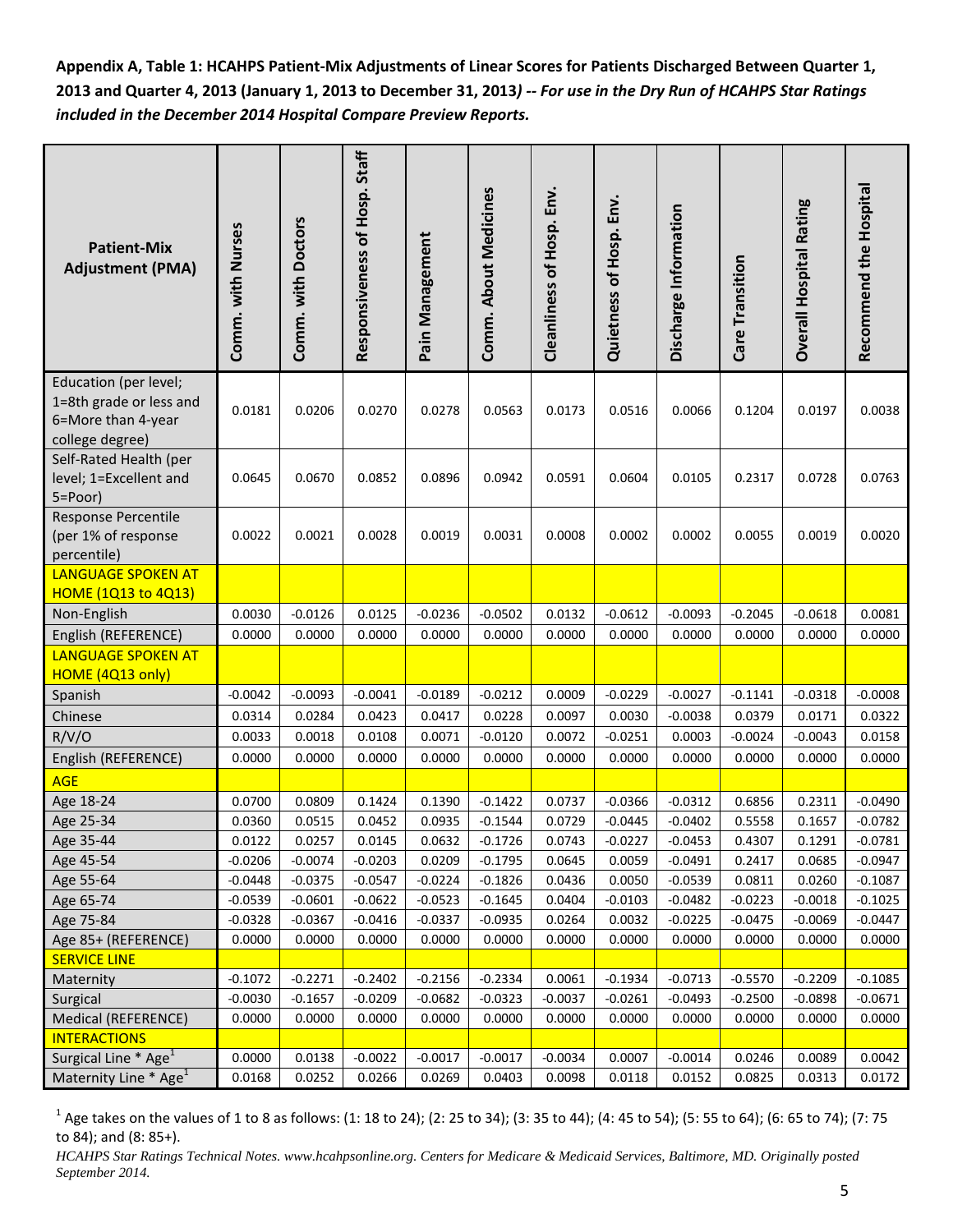**Appendix A, Table 2: National Means of PMA Variables for Patients Discharged Between Quarter 1, 2013 and Quarter 4, 2013 (January 1, 2013 to December 31, 2013)** *-- For use in the Dry Run of HCAHPS Star Ratings included in the December 2014 Hospital Compare Preview Reports.*

| <b>Patient-Mix Adjustment</b><br>(PMA)                                                 | <b>National Mean</b> |
|----------------------------------------------------------------------------------------|----------------------|
| Education (per level;<br>1=8th grade or less and 6=More<br>than 4-year college degree) | 3.737                |
| Self-Rated Health (per level;<br>1=Excellent and 5=Poor)                               | 2.749                |
| Response Percentile                                                                    | 15.5%                |
| <b>LANGUAGE SPOKEN AT HOME</b>                                                         |                      |
| Non-English                                                                            | 6.7%                 |
| English (REFERENCE)                                                                    | 93.2%                |
|                                                                                        |                      |
| Spanish                                                                                | 4.6%                 |
| Chinese                                                                                | 0.4%                 |
| R/V/O                                                                                  | 1.8%                 |
| English (REFERENCE)                                                                    | 93.2%                |
| <b>AGE</b>                                                                             |                      |
| Age 18-24                                                                              | 4.3%                 |
| Age 25-34                                                                              | 11.3%                |
| Age 35-44                                                                              | 7.1%                 |
| Age 45-54                                                                              | 10.8%                |
| Age 55-64                                                                              | 18.8%                |
| Age 65-74                                                                              | 23.0%                |
| Age 75-84                                                                              | 17.6%                |
| Age 85+ (REFERENCE)                                                                    | 7.1%                 |
| <b>SERVICE LINE</b>                                                                    |                      |
| Maternity                                                                              | 13.8%                |
| Surgical                                                                               | 35.6%                |
| Medical (REFERENCE)                                                                    | 50.6%                |
| <b>INTERACTIONS</b>                                                                    |                      |
| Surgical Line * Age <sup>1</sup>                                                       | 1.887                |
| Maternity Line * Age <sup>1</sup>                                                      | 0.290                |

 $1$  Age takes on the values of 1 to 8 as follows: (1: 18 to 24); (2: 25 to 34); (3: 35 to 44); (4: 45 to 54); (5: 55 to 64); (6: 65 to 74); (7: 75 to 84); and (8: 85+).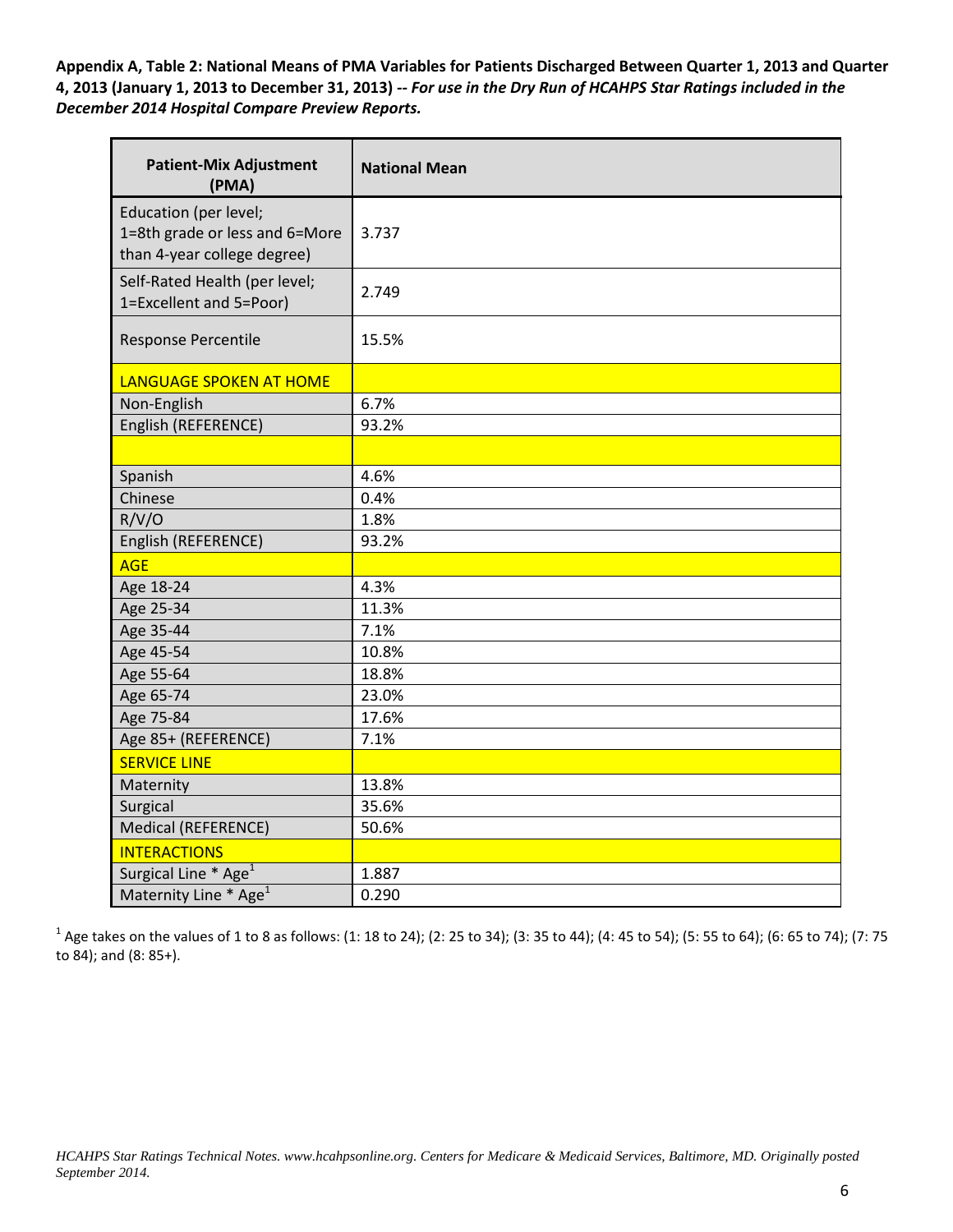**Appendix B: Survey Mode Adjustments of HCAHPS Linear Scores to Adjust to a Reference of Mail Mode** *-- For use in the Dry Run of HCAHPS Star Ratings included in the December 2014 Hospital Compare Preview Reports.*

|                                            | <b>Phone Only</b> | <b>Mixed</b> | <b>Active IVR</b> |
|--------------------------------------------|-------------------|--------------|-------------------|
| <b>HCAHPS Composite Measures</b>           |                   |              |                   |
| <b>Communication with Nurses</b>           | $-0.031$          | 0.005        | $-0.010$          |
| <b>Communication with Doctors</b>          | 0.011             | 0.028        | 0.009             |
| Responsiveness of Hospital Staff           | $-0.049$          | 0.024        | $-0.001$          |
| Pain Management                            | $-0.042$          | $-0.012$     | $-0.021$          |
| <b>Communication about Medicines</b>       | $-0.044$          | 0.013        | $-0.011$          |
| Discharge Information                      | $-0.013$          | 0.002        | $-0.032$          |
| <b>Care Transition</b>                     | $-0.064$          | $-0.030$     | 0.061             |
| <b>HCAHPS Individual Items</b>             |                   |              |                   |
| <b>Cleanliness of Hospital Environment</b> | $-0.072$          | $-0.032$     | $-0.037$          |
| Quietness of Hospital Environment          | $-0.044$          | $-0.038$     | $-0.109$          |
| <b>HCAHPS Global Items</b>                 |                   |              |                   |
| <b>Overall Hospital Rating</b>             | $-0.057$          | 0.008        | $-0.001$          |
| Recommend the Hospital                     | $-0.049$          | $-0.008$     | $-0.018$          |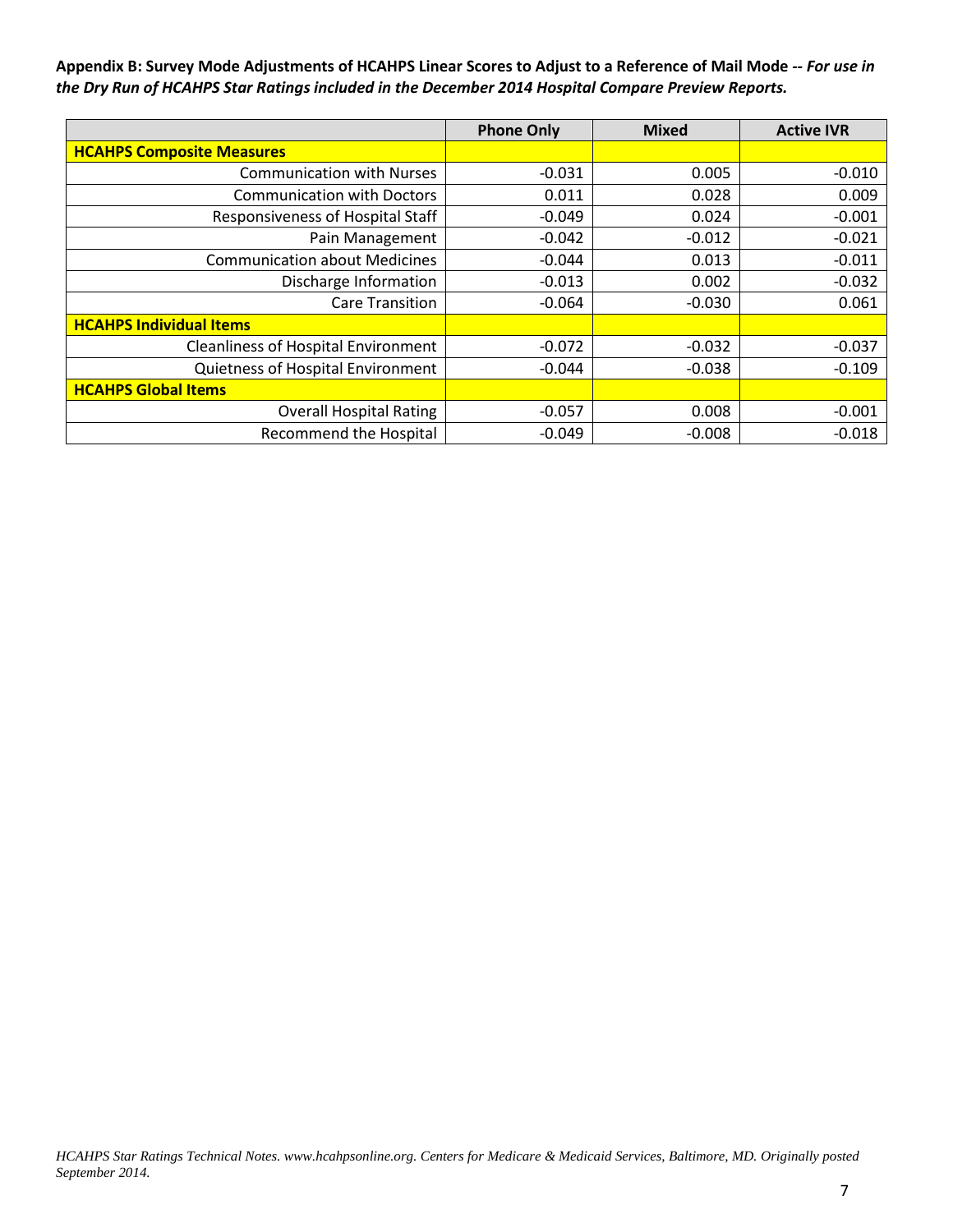**Appendix C: HCAHPS Star Rating Cut Points for Patients Discharged Between Quarter 1, 2013 and Quarter 4, 2013 (January 1, 2013 to December 31, 2013)** *-- For use in the Dry Run of HCAHPS Star Ratings included in the December 2014 Hospital Compare Preview Reports.*

|                                            | 1 Star | 2 Stars          | 3 Stars        | 4 Stars          | 5 Stars   |
|--------------------------------------------|--------|------------------|----------------|------------------|-----------|
| <b>HCAHPS Composite Measures</b>           |        |                  |                |                  |           |
| <b>Communication with Nurses</b>           | <88    | $≥88$ to <90     | ≥90 to <92     | $≥92$ to <95     | $\geq$ 95 |
| <b>Communication with Doctors</b>          | $90$   | $≥90$ to <92     | $≥92$ to <94   | $≥94$ to <96     | $\geq 96$ |
| Responsiveness of Hospital Staff           | < 78   | $\geq$ 78 to <82 | $≥82$ to $<86$ | $≥86$ to <92     | $\geq 92$ |
| Pain Management                            | <83    | $\geq$ 83 to <85 | ≥85 to <88     | $≥88$ to <90     | $\geq 90$ |
| <b>Communication about Medicines</b>       | < 74   | $≥74$ to <78     | ≥78 to <82     | $\geq$ 82 to <86 | $\geq 86$ |
| Discharge Information                      | < 79   | $\geq$ 79 to <83 | ≥83 to <87     | ≥87 to <91       | $\geq$ 91 |
| <b>Care Transition</b>                     | < 78   | $\geq$ 78 to <80 | $≥80$ to <82   | $\geq$ 82 to <85 | $\geq 85$ |
| <b>HCAHPS Individual Items</b>             |        |                  |                |                  |           |
| <b>Cleanliness of Hospital Environment</b> | < 81   | $\geq 81$ to <85 | ≥85 to <89     | $\geq$ 89 to <93 | $\geq$ 93 |
| Quietness of Hospital Environment          | < 74   | $\geq$ 74 to <80 | $≥80$ to $<83$ | $≥83$ to $<87$   | $\geq 87$ |
| <b>HCAHPS Global Items</b>                 |        |                  |                |                  |           |
| <b>Overall Hospital Rating</b>             | < 81   | $≥81$ to $<87$   | ≥87 to <90     | $≥90$ to <92     | $\geq$ 92 |
| <b>Recommend the Hospital</b>              | <83    | ≥83 to <87       | ≥87 to <89     | $\geq$ 89 to <93 | $\geq$ 93 |